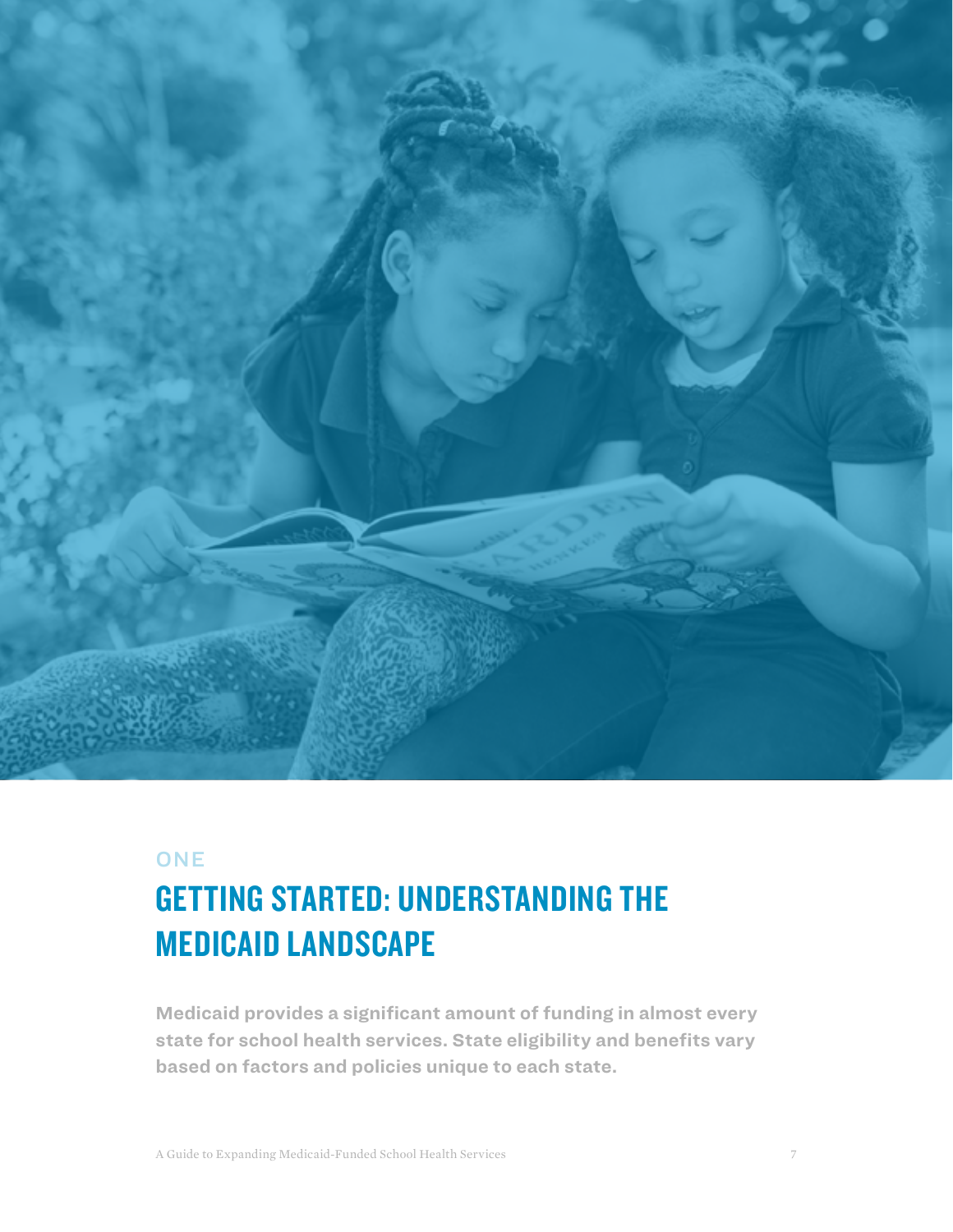#### **How Does Medicaid Impact Children?**

Medicaid provides health coverage to more than 65 million people, including 37 million children in low-income families.<sup>4</sup> It covers comprehensive and preventive physical and behavioral healthcare services.

Medicaid's signature benefit for children and adolescents, the [Early and Periodic](https://www.medicaid.gov/medicaid/benefits/epsdt/index.html)  [Screening, Diagnostic and Treatment \(EPSDT\) benefit,](https://www.medicaid.gov/medicaid/benefits/epsdt/index.html) is designed to ensure that children receive all medically necessary services. Its components include:

- · **Early:** Assessing and identifying problems early
- · **Periodic:** Checking children's health at periodic, age-appropriate intervals
- · **Screening:** Providing physical, mental, developmental, dental, hearing, vision and other screening tests to detect potential problems
- · **Diagnostic:** Performing diagnostic tests to follow up when a risk is identified
- · **Treatment:** Control, correct or reduce health problems found

For services to be considered medically necessary, they must be reasonable and necessary for the treatment of illness, injury, disease, disability or developmental condition. Medical necessity is a critical factor for determining eligibility for Medicaidreimbursable services.

#### **Medicaid's Role in Funding School Health Services**

The cost of school health services is covered by different funding streams. Federal, state and local sources of education funding cover most of the cost, while the Medicaid reimburses a smaller portion of the total healthcare costs.

Medicaid spending on school health services was estimated to be \$3.3 billion in 2016 (with an additional \$1.2 billion spent on related administrative services). Medicaid provides a significant amount of funding in almost every state for school health services, particularly for children with disabilities, although it's only a small proportion of Medicaid's overall expenditures (about 0.5 percent in FY 2016).<sup>5</sup>

Since 1988, Medicaid has reimbursed states for certain medically necessary services provided in a school-based setting to children with an Individualized Education

*<sup>4.</sup> Fact sheet on children's health insurance coverage, created by the Georgetown University Center for Children and Families and the American Academy of Pediatrics: <https://ccf.georgetown.edu/wp-content/uploads/2017/02/United-States-Medicaid-CHIP-new-v1.pdf>*

*<sup>5.</sup> Medicaid in Schools, Medicaid and CHIP Payment and Access Commission (April 2018): [https://www.macpac.gov/](https://www.macpac.gov/wp-content/uploads/2018/04/Medicaid-in-Schools.pdf) [wp-content/uploads/2018/04/Medicaid-in-Schools.pdf](https://www.macpac.gov/wp-content/uploads/2018/04/Medicaid-in-Schools.pdf)*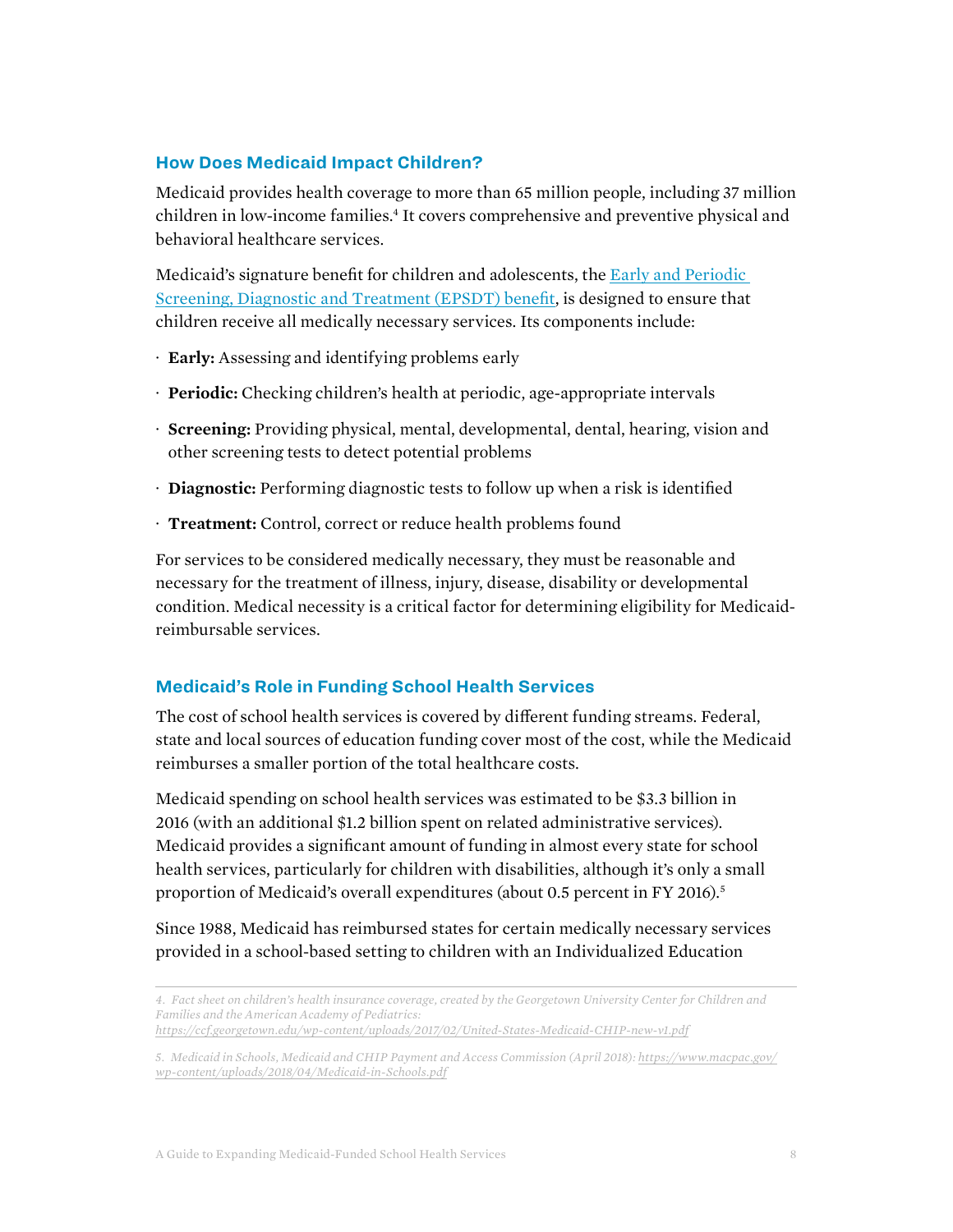Program (IEP) and in other limited situations, providing billions of dollars of federal funding to support school health services.<sup>6</sup>

States are not required to participate in Medicaid, nor are they automatically eligible to receive Medicaid payment for services provided in schools. But schools are required to provide the services listed in an IEP—whether or not Medicaid funding is available. Many states and school districts (also known as local educational agencies, or LEAs) rely on federal Medicaid funding to offset the expenses of providing these medically necessary services and ease the pressure on the state education budget.

Medicaid is a federal-state partnership; states must pay a certain percentage of their state's overall Medicaid costs, known as the Federal Medicaid Assistance Percentage (FMAP). The FMAP varies from state to state7 , but the federal government reimburses, at a minimum, 50 percent of a state's spending on eligible services provided to Medicaid enrollees. This means states are responsible for up to 50 percent of the cost of care (otherwise known as the state's match). To raise their share of the match, states rely on many different funding sources, and most states require LEAs to draw from their district budget to contribute some or all of the non-federal share of school-based services.

The Centers for Medicare and Medicaid Services (CMS) reimburses states for a portion of the services that are billed, and each state passes some of the money back to schools and districts. The process for reimbursement is complicated and varies state-by-state, but one thing is clear: When a state increases the number of eligible services that are billed to Medicaid, the state gets back more money from CMS.

The converse is also true: Not billing for otherwise eligible services that are already being provided in schools means leaving federal dollars unclaimed. When that happens, state taxpayers bear the entire cost of services. This makes Medicaid a very important source of funding for school health services—and for state health and education budgets overall.

### **The Role of State Medicaid Plans**

Benefits and eligibility levels are outlined in each state's Medicaid state plan. This agreement between a state and the federal government describes how the state administers its Medicaid program and includes clear guidelines about *who gets covered*, *what services are covered* and *who the eligible providers are*.

*<sup>6.</sup> A 2014 Medicaid rule change known as the "Free Care" rule reversal opened the door to Medicaid funding for a wider range of students and services. See Chapter 6.*

*<sup>7.</sup> For a list of all state FMAP percentages, visit Kaiser Family Foundation: [https://www.kff.org/medicaid/state-indica](https://www.kff.org/medicaid/state-indicator/federal-matching-rate-and-multiplier/)[tor/federal-matching-rate-and-multiplier/](https://www.kff.org/medicaid/state-indicator/federal-matching-rate-and-multiplier/)*